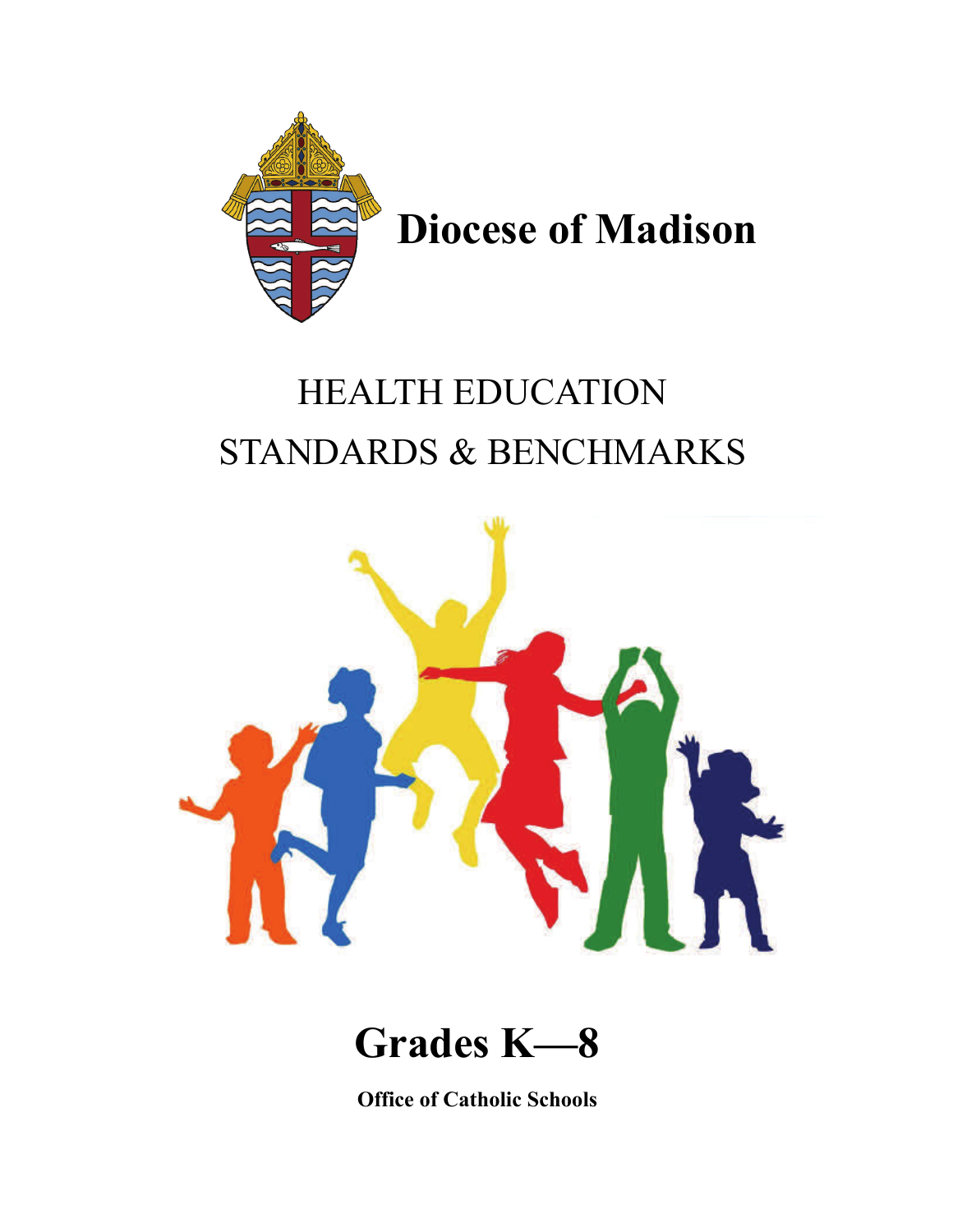## **Introduction**

The Standards and Benchmarks for Health Education in the Diocese of Madison were derived from SHAPE's National Standards for Health Education. The National Standards state what every student should be able to know and do as a result of a quality health education, and these Standards were used as a framework upon which Benchmarks were created and customized for the Diocese of Madison by a committee comprised of teachers and administrators from within the Diocese.

The Diocesan-specific revisions to SHAPE's National Standards were determined based on the varying situations of Health Education in the Diocese of Madison. Whereas the committee recognized that Health is not always taught as a unique class, the fact remains that all students should know and be able to do the content and skills (respectively) in the Standards and Benchmarks.

Although there is some logical crossover of content between the Health Education and Physical Education Standards and Benchmarks, the two remain separate documents. The Health Education Standards and Benchmarks were designed in a way to be accessible to all educators, regardless of assignment.

Therefore, it is up to the program director or Principal to determine through the school curriculum how the Standards and Benchmarks can be accomplished and reported. Schools will need to determine if a Health educator, Physical Education educator, grade-level classroom educator, or other individual is responsible for monitoring and reporting the Health Education Standards, as they are simply unavoidable within the school curriculum.

It is also assumed that each Standard, and subsequent set of Benchmarks, integrate tenets of the Catholic faith. No one Standard or Benchmark alone identifies Catholic teachings and Doctrine, as it was the belief of the revision committee that Catholic teachings can be incorporated in to all Standards and Benchmarks through the curriculum in a locally appropriate fashion.

Madison Health Education Standards Revision Committee Members:

Michael Flanagan; Assistant Superintendent, Diocese of Madison Steve Zangl; Principal, All Saints, Berlin Julie Handrich; All Saints, Berlin

February 2016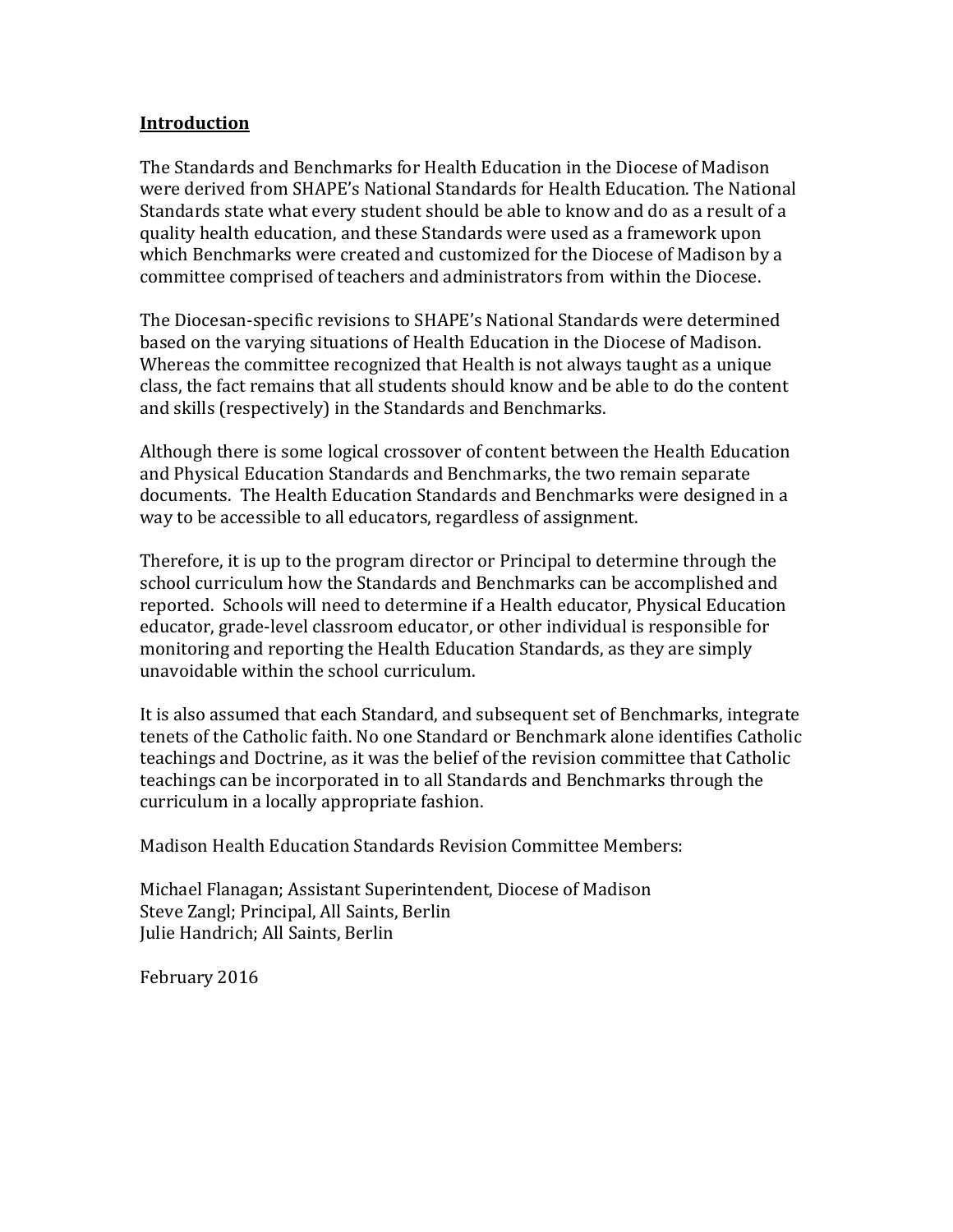## **HE Health Education Standards**

- **1. Students will understand concepts of health promotion and disease prevention**
- **2. Students will understand the external influences on health behaviors**
- **3. Students will access valid information, products, and services to enhance health**
- **4. Students will demonstrate the ability to use decision-making skills to enhance health**
- **5. Students will demonstrate the ability to use goal-setting skills to enhance health**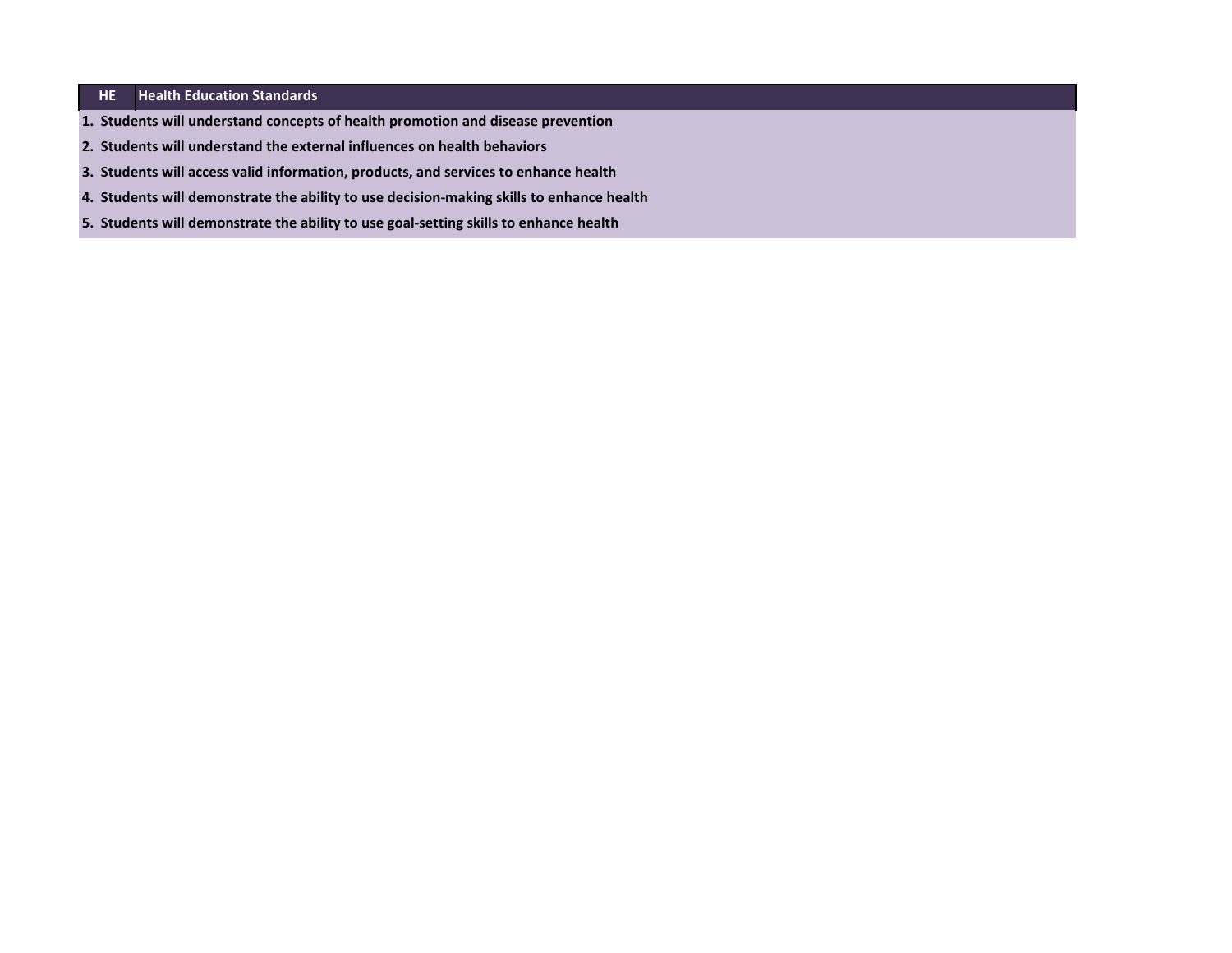|   | <b>Grades K-2</b>                                                                                                                        | Grades 3-5                                                                                                                     | Grades 6-8                                                                                                                                 |
|---|------------------------------------------------------------------------------------------------------------------------------------------|--------------------------------------------------------------------------------------------------------------------------------|--------------------------------------------------------------------------------------------------------------------------------------------|
|   | HE.1. Students will understand concepts of health promotion and disease prevention                                                       |                                                                                                                                |                                                                                                                                            |
| A | Identify that healthy behaviors impact personal<br>health                                                                                | Describe the relationship between healthy behaviors Analyze the relationship between healthy behaviors<br>and personal health  | and personal health                                                                                                                        |
|   | Recognize that there are multiple dimensions of<br>health; including spiritual, mental, intellectual,<br>emotional, physical, and social | Identify examples of the dimesions of health;<br>including spiritual, mental, intellectual, emotional,<br>physical, and social | Describe the interrelationships of health in<br>adolescence; including spiritual, mental, intellectual,<br>emotional, physical, and social |
| C | Describe ways to prevent communicable diseases                                                                                           | Describe ways in which safe and healthy school and<br>community environments can promote personal<br>health                    | Analyze how environment and family history affects<br>personal health                                                                      |
| D | Identify ways to prevent common injuries                                                                                                 | Describe ways to prevent common injuries and<br>health problems                                                                | Describe ways to reduce or prevent injuries and<br>other adolescent health problems, including<br>engaging in unhealthy behaviors          |
| Е | Describe why it is important to seek health care                                                                                         | Describe when it is important to seek health care                                                                              | Understand how appropriate health care can<br>promote personal health                                                                      |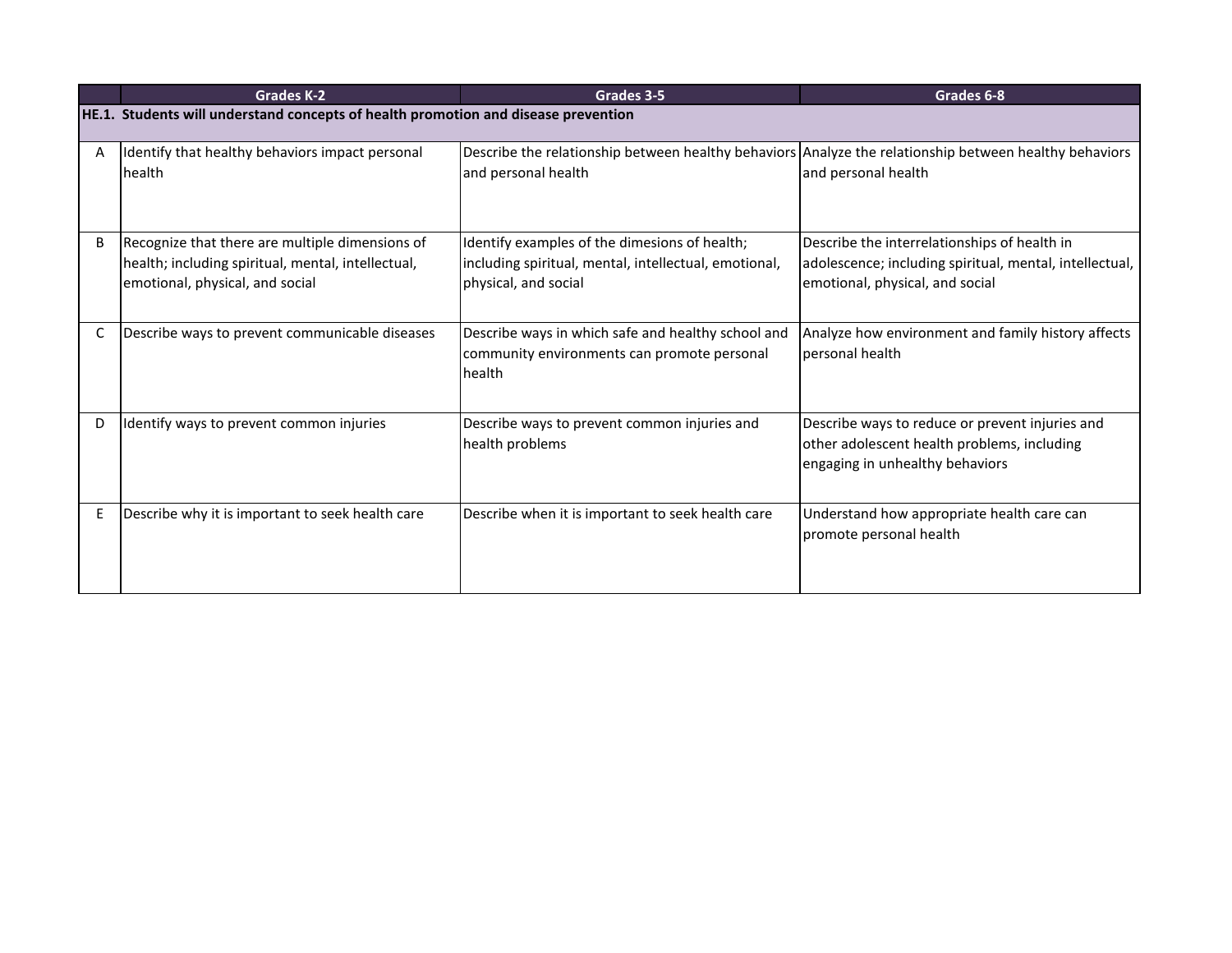|   | <b>Grades K-2</b>                                                          | Grades 3-5                                         | Grades 6-8                                                                                                   |  |
|---|----------------------------------------------------------------------------|----------------------------------------------------|--------------------------------------------------------------------------------------------------------------|--|
|   | HE.2. Students will understand the external influences on health behaviors |                                                    |                                                                                                              |  |
| A | Identify how the family influences personal health                         | Describe how the family influences personal health | Understand how the family influences the health of                                                           |  |
|   | practices and behaviors                                                    | practices and behaviors                            | ladolescence                                                                                                 |  |
| B | Recognize that healthy practices and behaviors at                          | Understand the influence of peers, school, and     | Understand the influence of culture on health                                                                |  |
|   | school promote positive health                                             | community on health practices and behaviors        | Ipractices and behaviors                                                                                     |  |
| C | Recognize that the media can influence health                              | Understand how media and technology influences     | Understand the influence of technology on personal                                                           |  |
|   | behaviors                                                                  | thoughts, feelings, and health behaviors           | and family health, including values and beliefs                                                              |  |
| D |                                                                            |                                                    | Describe how some health risk behaviors can<br>influence the liklihood of engaging in unhealthy<br>behaviors |  |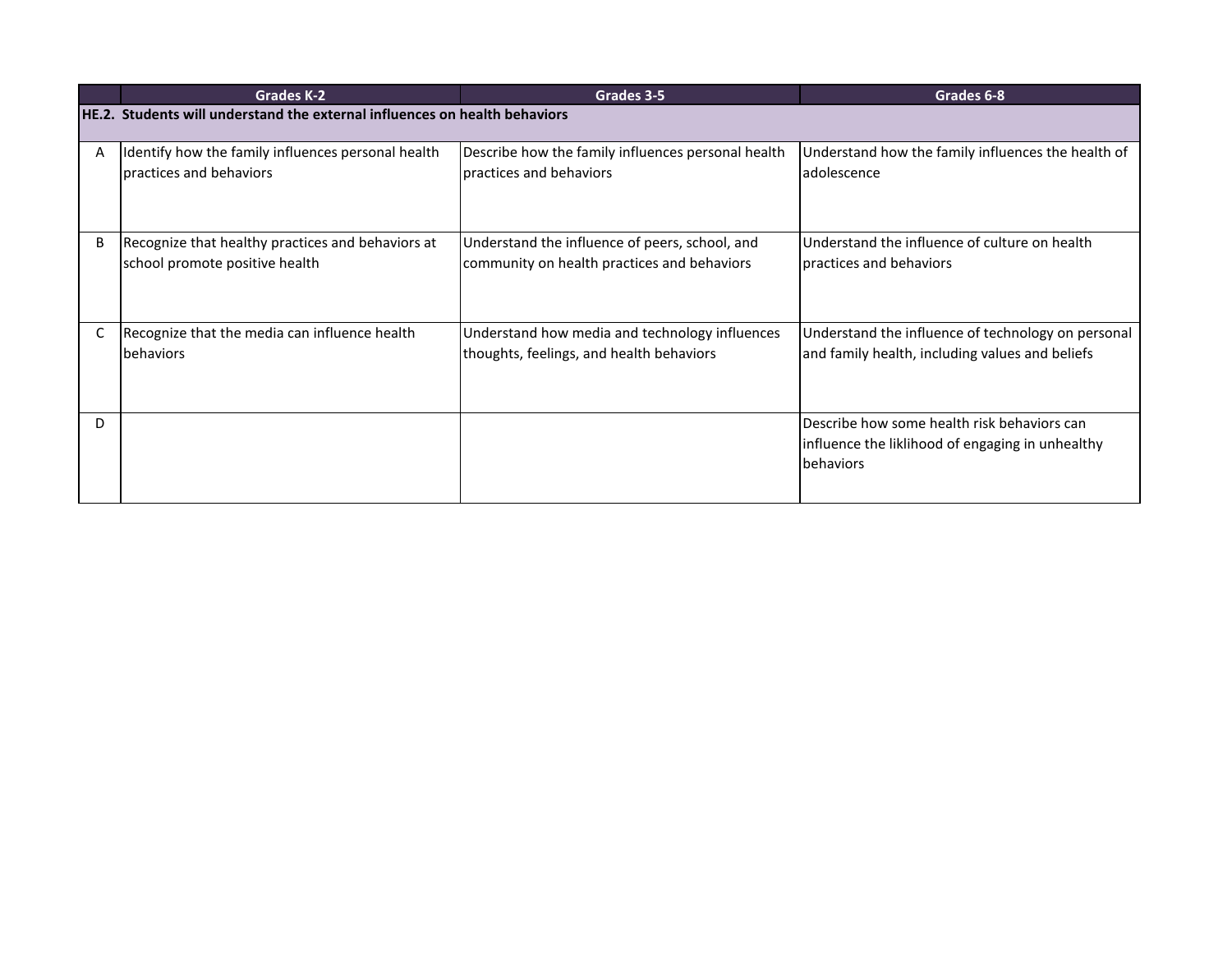|   | Grades K-2                                                                             | Grades 3-5                                                                                          | Grades 6-8                                     |
|---|----------------------------------------------------------------------------------------|-----------------------------------------------------------------------------------------------------|------------------------------------------------|
|   | HE.3. Students will access valid information, products, and services to enhance health |                                                                                                     |                                                |
|   |                                                                                        |                                                                                                     |                                                |
| Α | Identify trusted adults and professionals who                                          | Recognize the various careers associated with health-Understand the attributes and requirements for |                                                |
|   | promote health                                                                         | related fields                                                                                      | careers associated with health-related fields  |
|   |                                                                                        |                                                                                                     |                                                |
|   |                                                                                        |                                                                                                     |                                                |
|   |                                                                                        |                                                                                                     |                                                |
| B | Recognize the benefits of health products and                                          | Recognize the validity of health information,                                                       | Understand the validity of health information, |
|   | services                                                                               | products, and services                                                                              | products, and services                         |
|   |                                                                                        |                                                                                                     |                                                |
|   |                                                                                        |                                                                                                     |                                                |
|   |                                                                                        |                                                                                                     |                                                |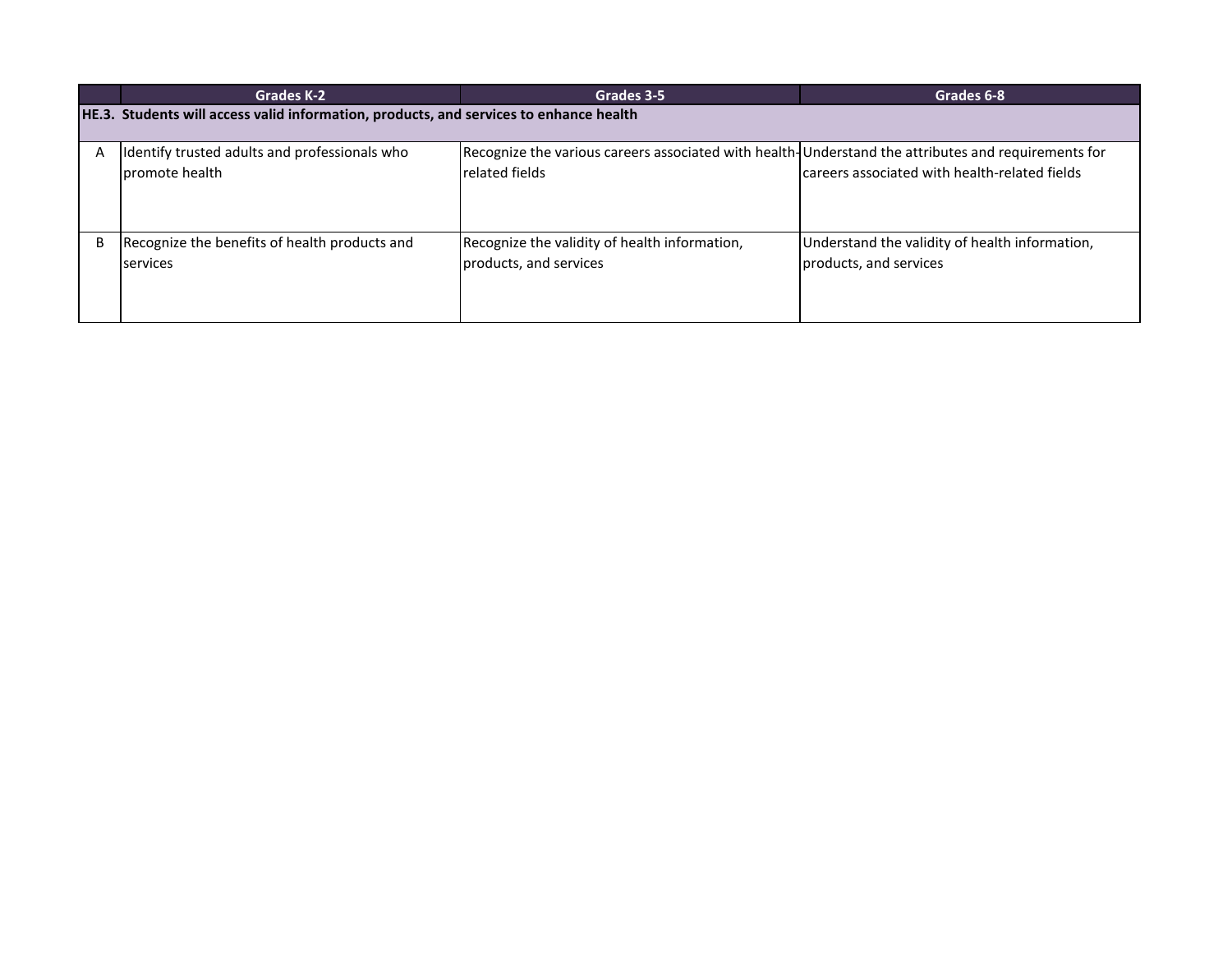|   | Grades K-2                                                                                  | Grades 3-5                                                                   | Grades 6-8                                                                                                    |
|---|---------------------------------------------------------------------------------------------|------------------------------------------------------------------------------|---------------------------------------------------------------------------------------------------------------|
|   | HE.4. Students will demonstrate the ability to use decision-making skills to enhance health |                                                                              |                                                                                                               |
| A | Identify situations when a health-related decision is<br>needed                             | Understand when assistance is needed in making a<br>Ihealth-related decision | Understand when individual or collaborative<br>decision making is appropriate in health-related<br>situations |
| B | Demonstrates healthy choices when making a<br>decision                                      | Recognize that options of health-related decisions<br>effect outcomes        | Understand the options and outcomes of health-<br>related decisions                                           |